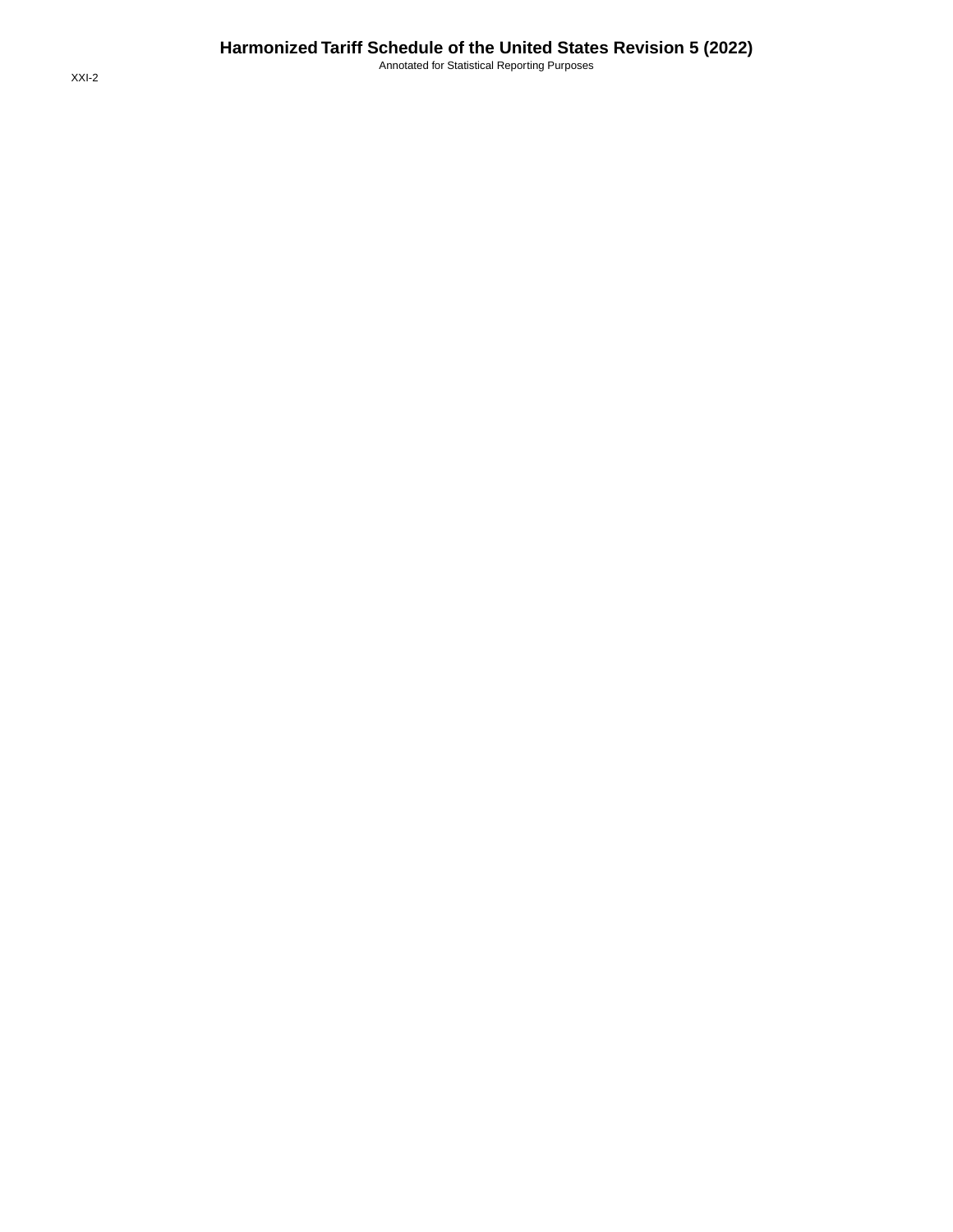Annotated for Statistical Reporting Purposes

## CHAPTER 97

### WORKS OF ART, COLLECTORS' PIECES AND ANTIQUES

### **Notes**

XXI 97 - 1

- 1. This chapter does not cover:
	- (a) Unused postage or revenue stamps, postal stationery (stamped paper) or the like, of heading 4907;
	- (b) Theatrical scenery, studio backdrops or the like, of painted canvas (heading 5907) except if they may be classified in heading 9706; or
	- (c) Pearls, natural or cultured, or precious or semiprecious stones (headings 7101 to 7103).
- 2. Heading 9701 does not apply to mosaics that are mass-produced reproductions, casts or works of conventional craftsmanship of a commercial character, even if these articles are designed or created by artists.
- 3. For the purposes of heading 9702, the expression "original engravings, prints and lithographs" means impressions produced directly, in black and white or in color, of one or of several plates wholly executed by hand by the artist, irrespective of the process or of the material employed by him, but not including any mechanical or photomechanical process.
- 4. Heading 9703 does not apply to mass-produced reproductions or works of conventional craftsmanship of a commercial character, even if these articles are designed or created by artists.
- 5. (a) Subject to notes 1 to 4 above, articles of this chapter are to be classified in this chapter and not in any other chapter of the tariff schedule.
	- (b) Heading 9706 does not apply to articles of the preceding headings of this chapter.
- 6. Frames around paintings, drawings, pastels, collages or similar decorative plaques, engravings, prints or lithographs are to be classified with those articles, provided they are of a kind and of a value normal to those articles. Frames which are not of a kind or of avalue normal to the articles referred to in this note are to be classified separately.

#### Additional U.S. Notes

- 1. Heading 9703 covers not only original sculpture made by the sculptor, but also the first 12 castings, replicas or reproductions made from a sculptor's original work or model, by the sculptor himself or by another artist, with or without a change in scale and whether or not the sculptor is alive at the time the castings, replicas or reproductions are completed.
- 2. Whenever an article is entered for sale under heading 9706, and thereafter determined to be not over 100 years of age, a duty of 6.6 percent ad valorem for articles subject to column 1-general treatment, free of duty for goods originating in the territory of Canada or a duty of 25 percent ad valorem for articles subject to column 2 treatment shall be assessed thereon in addition to any other duty or penalty imposed on such article under the tariff schedule.

#### **Statistical Notes:**

- 1 For the purposes of statistical reporting number 9705.10.0010, "Archaeological pieces" are objects of cultural significance that are at least 250 years old and are of a kind normally discovered as a result of scientific excavation, clandestine or accidental digging or exploration on land or under water. For the purposes of statistical reporting number 9705.10.0020, "Ethnographic pieces", which may also be called "ethnological pieces" are objects that are the product of a tribal or nonindustrial society and are important to the cultural heritage of a people because of their distinctive characteristics, comparative rarity or their contribution to the knowledge of the origins, development or history of that people. See Customs and Border Protection (CBP) Informed Compliance Publication on "Works of Art, Collector's Pieces, Antiques, and Other Cultural Property".
- 2. For statistical reporting of merchandise provided for in subheading 9705, collections made up of articles of more than one type of cultural property, i.e., zoological, biological, paleontological, archaeological, anatomical, etc., shall be reported by their separate components in the appropriate statistical reference numbers, as if separately entered.

#### Compiler's Note

The provisions of subchapter II of Chapter 99 (Miscellaneous Tariff Bills or MTBs), the provisions of the Generalized System of Preferences (GSP) found in General Note 4 and most product exclusions from the additional tariffs on products of China in subchapter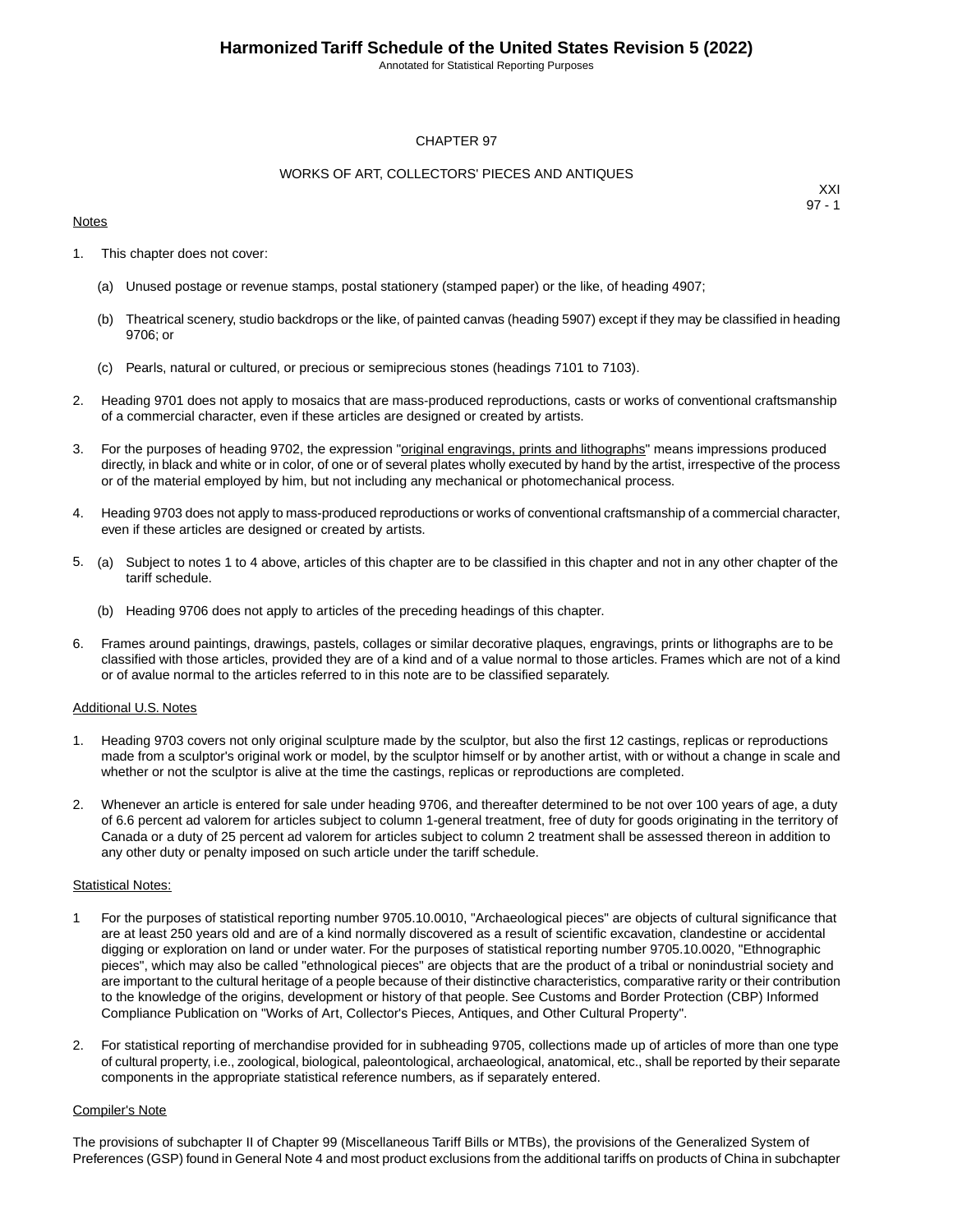## **Harmonized Tariff Schedule of the United States Revision 5 (2022)**

Annotated for Statistical Reporting Purposes

Compiler's Note (con.) XXI 97-2

III of Chapter 99 expired on December 31, 2020. However, no endnotes or footnotes relating to these provisions have been deleted as of the issue date of this edition.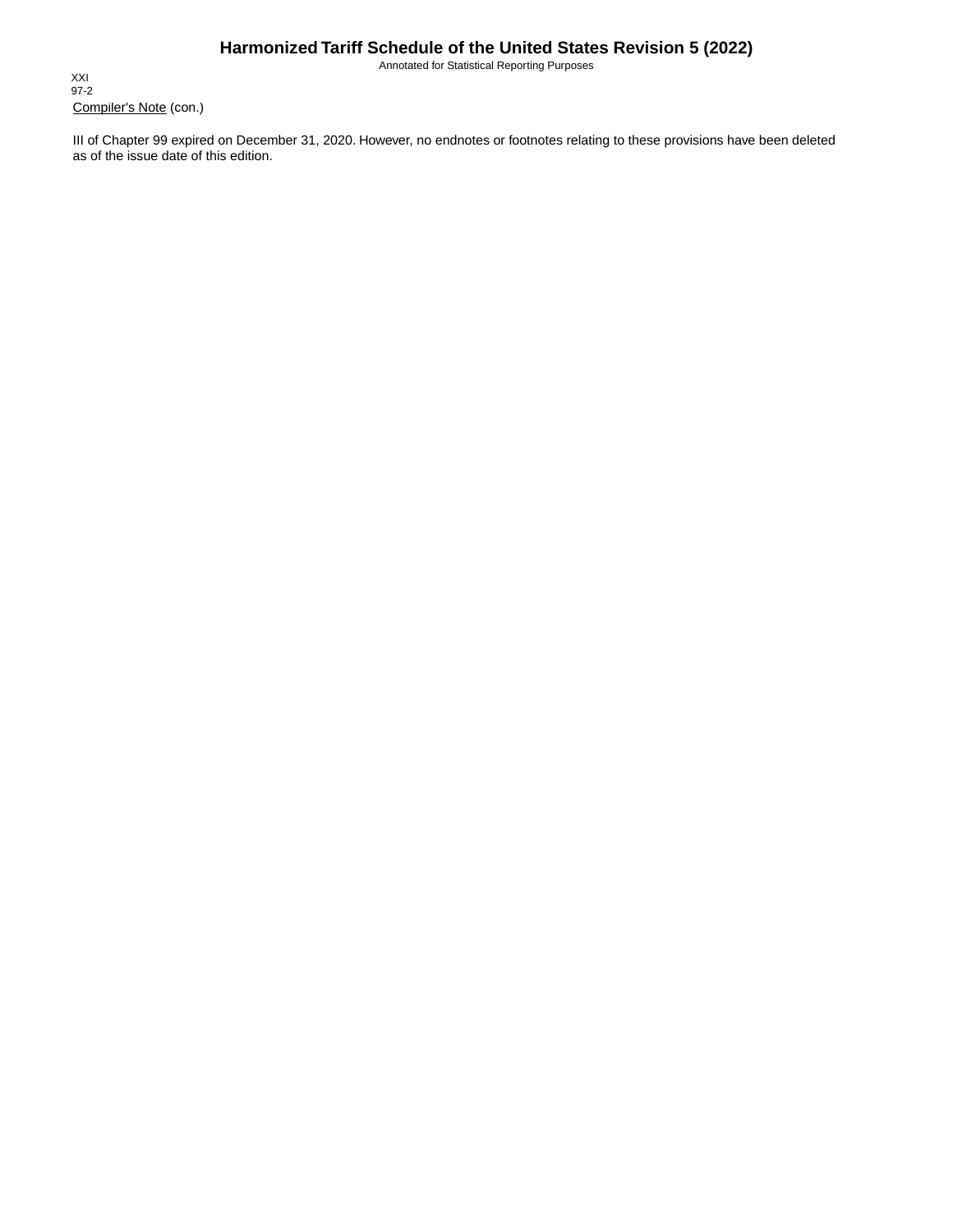# **Harmonized Tariff Schedule of the United States Revision 5 (2022)**

Annotated for Statistical Reporting Purposes

| Heading/              | Stat.       |                                                                                                                                                                                                                                                                 | Unit           |         | Rates of Duty |                |
|-----------------------|-------------|-----------------------------------------------------------------------------------------------------------------------------------------------------------------------------------------------------------------------------------------------------------------|----------------|---------|---------------|----------------|
| Subheading            | Suf-<br>fix | Article Description                                                                                                                                                                                                                                             | of<br>Quantity | General | Special       | $\overline{2}$ |
| 9701                  |             | Painting, drawings and pastels, executed entirely by hand,<br>other than drawings of heading 4906 and other than<br>hand-painted or hand-decorated manufacture articles; collages,<br>mosaics and similar decorative plaques:<br>Of an age exceeding 100 years: |                |         |               |                |
| 9701.21.00 00         |             |                                                                                                                                                                                                                                                                 |                |         |               | Free           |
| 9701.22.00 00         |             |                                                                                                                                                                                                                                                                 |                |         |               | Free           |
| 9701.29.00 00         |             | Other:                                                                                                                                                                                                                                                          |                |         |               | Free           |
| 9701.91.00 00         |             |                                                                                                                                                                                                                                                                 |                |         |               | Free           |
| 9701.92.00 00         |             |                                                                                                                                                                                                                                                                 |                |         |               | Free           |
| 9701.99.00 00         |             |                                                                                                                                                                                                                                                                 |                |         |               | Free           |
| 9702                  |             | Original engravings, prints and lithographs:                                                                                                                                                                                                                    |                |         |               |                |
| 9702.10.00 00         |             |                                                                                                                                                                                                                                                                 |                |         |               | Free           |
| 9702.90.00 00         |             |                                                                                                                                                                                                                                                                 |                |         |               | Free           |
| 9703<br>9703.10.00 00 |             | Original sculptures and statuary, in any material:                                                                                                                                                                                                              |                |         |               | Free           |
|                       |             |                                                                                                                                                                                                                                                                 |                |         |               |                |
| 9703.90.00 00         |             |                                                                                                                                                                                                                                                                 |                |         |               | Free           |
| 9704.00.00            | 00 I        | Postage or revenue stamps, stamp-postmarks, first-day covers,<br>postal stationery (stamped paper) and the like, used or unused,                                                                                                                                |                |         |               | Free           |
|                       |             |                                                                                                                                                                                                                                                                 |                |         |               |                |
|                       |             |                                                                                                                                                                                                                                                                 |                |         |               |                |
|                       |             |                                                                                                                                                                                                                                                                 |                |         |               |                |
|                       |             |                                                                                                                                                                                                                                                                 |                |         |               |                |
|                       |             |                                                                                                                                                                                                                                                                 |                |         |               |                |
|                       |             |                                                                                                                                                                                                                                                                 |                |         |               |                |
|                       |             |                                                                                                                                                                                                                                                                 |                |         |               |                |
|                       |             |                                                                                                                                                                                                                                                                 |                |         |               |                |
|                       |             |                                                                                                                                                                                                                                                                 |                |         |               |                |
|                       |             |                                                                                                                                                                                                                                                                 |                |         |               |                |
|                       |             |                                                                                                                                                                                                                                                                 |                |         |               |                |
|                       |             |                                                                                                                                                                                                                                                                 |                |         |               |                |
|                       |             |                                                                                                                                                                                                                                                                 |                |         |               |                |
|                       |             |                                                                                                                                                                                                                                                                 |                |         |               |                |
|                       |             |                                                                                                                                                                                                                                                                 |                |         |               |                |
|                       |             |                                                                                                                                                                                                                                                                 |                |         |               |                |
|                       |             |                                                                                                                                                                                                                                                                 |                |         |               |                |
|                       |             |                                                                                                                                                                                                                                                                 |                |         |               |                |
|                       |             |                                                                                                                                                                                                                                                                 |                |         |               |                |
|                       |             |                                                                                                                                                                                                                                                                 |                |         |               |                |

XXI 97-3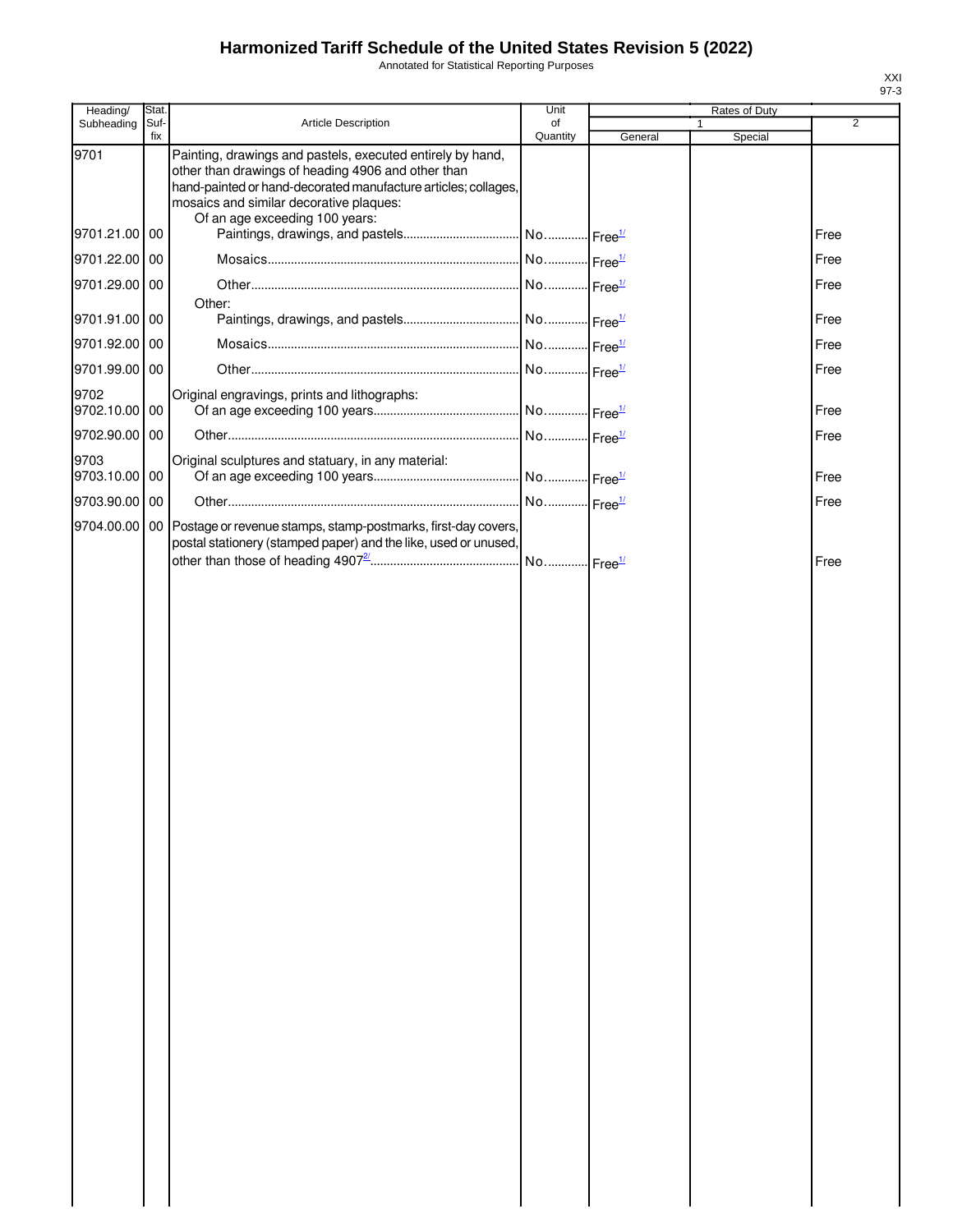## **Harmonized Tariff Schedule of the United States Revision 5 (2022)**

Annotated for Statistical Reporting Purposes

| Heading/   | Stat.       |                                                                                                                                                                                 | Unit           |                    | Rates of Duty |                |
|------------|-------------|---------------------------------------------------------------------------------------------------------------------------------------------------------------------------------|----------------|--------------------|---------------|----------------|
| Subheading | Suf-<br>fix | <b>Article Description</b>                                                                                                                                                      | of<br>Quantity | General            | 1<br>Special  | $\overline{2}$ |
| 9705       |             | Collections and collectors' pieces of archaeological,<br>ethnographic, historical, zoological, botanical, mineralogical,<br>anatomical, paleontological or numismatic interest: |                |                    |               |                |
| 9705.10.00 |             | Collections and collectors' pieces of archaeological,                                                                                                                           |                |                    |               |                |
|            |             |                                                                                                                                                                                 |                | Free               |               | Free           |
|            | 10          | Archaeological pieces of a kind described in statistical                                                                                                                        |                |                    |               |                |
|            | 20          | Ethnographic pieces of a kind described in statistical                                                                                                                          |                |                    |               |                |
|            |             |                                                                                                                                                                                 |                |                    |               |                |
|            | 90          |                                                                                                                                                                                 |                |                    |               |                |
|            |             | Collections and collectors' pieces of zoological, botanical,                                                                                                                    |                |                    |               |                |
|            |             | mineralogical, anatomical or paleontological interest:                                                                                                                          |                |                    |               |                |
| 9705.21.00 | 00          |                                                                                                                                                                                 |                |                    |               | Free           |
| 9705.22.00 | 00          | Extinct or endangered species and parts thereof g Free                                                                                                                          |                |                    |               | Free           |
| 9705.29.00 | 00          | Collections and collectors' pieces of numismatic interest:                                                                                                                      |                |                    |               | Free           |
| 9705.31.00 |             |                                                                                                                                                                                 |                |                    |               | Free           |
|            | 01          | Coins made prior to the 14th century and not                                                                                                                                    |                |                    |               |                |
|            |             | known to be the direct products of excavations,                                                                                                                                 |                |                    |               |                |
|            |             |                                                                                                                                                                                 |                |                    |               |                |
|            |             | Other:<br>Of an age equal to or exceeding 250 years:                                                                                                                            |                |                    |               |                |
|            | 10          |                                                                                                                                                                                 |                |                    |               |                |
|            | 40          |                                                                                                                                                                                 |                |                    |               |                |
|            |             | Of an age exceeding 100 years but less than                                                                                                                                     |                |                    |               |                |
|            | 50          | 250 years:                                                                                                                                                                      |                |                    |               |                |
|            | 65          |                                                                                                                                                                                 |                |                    |               |                |
| 9705.39.00 |             |                                                                                                                                                                                 |                |                    |               | Free           |
|            | 10          |                                                                                                                                                                                 |                |                    |               |                |
|            | 40          |                                                                                                                                                                                 |                |                    |               |                |
| 9706       |             | Antiques of an age exceeding 100 years:                                                                                                                                         |                |                    |               |                |
| 9706.10.00 |             |                                                                                                                                                                                 |                |                    |               | Free           |
|            | 20          |                                                                                                                                                                                 |                |                    |               |                |
|            | 40          |                                                                                                                                                                                 |                |                    |               |                |
| 9706.90.00 | 60          |                                                                                                                                                                                 |                |                    |               |                |
|            | 20          |                                                                                                                                                                                 |                | Free <sup>1/</sup> |               | Free           |
|            | 40          |                                                                                                                                                                                 |                |                    |               |                |
|            |             |                                                                                                                                                                                 |                |                    |               |                |
|            | 60          |                                                                                                                                                                                 |                |                    |               |                |
|            |             |                                                                                                                                                                                 |                |                    |               |                |
|            |             |                                                                                                                                                                                 |                |                    |               |                |
|            |             |                                                                                                                                                                                 |                |                    |               |                |
|            |             |                                                                                                                                                                                 |                |                    |               |                |
|            |             |                                                                                                                                                                                 |                |                    |               |                |
|            |             |                                                                                                                                                                                 |                |                    |               |                |
|            |             |                                                                                                                                                                                 |                |                    |               |                |
|            |             |                                                                                                                                                                                 |                |                    |               |                |
|            |             |                                                                                                                                                                                 |                |                    |               |                |
|            |             |                                                                                                                                                                                 |                |                    |               |                |
|            |             |                                                                                                                                                                                 |                |                    |               |                |
|            |             |                                                                                                                                                                                 |                |                    |               |                |
|            |             |                                                                                                                                                                                 |                |                    |               |                |
|            |             |                                                                                                                                                                                 |                |                    |               |                |
|            |             |                                                                                                                                                                                 |                |                    |               |                |

XXI 97-4